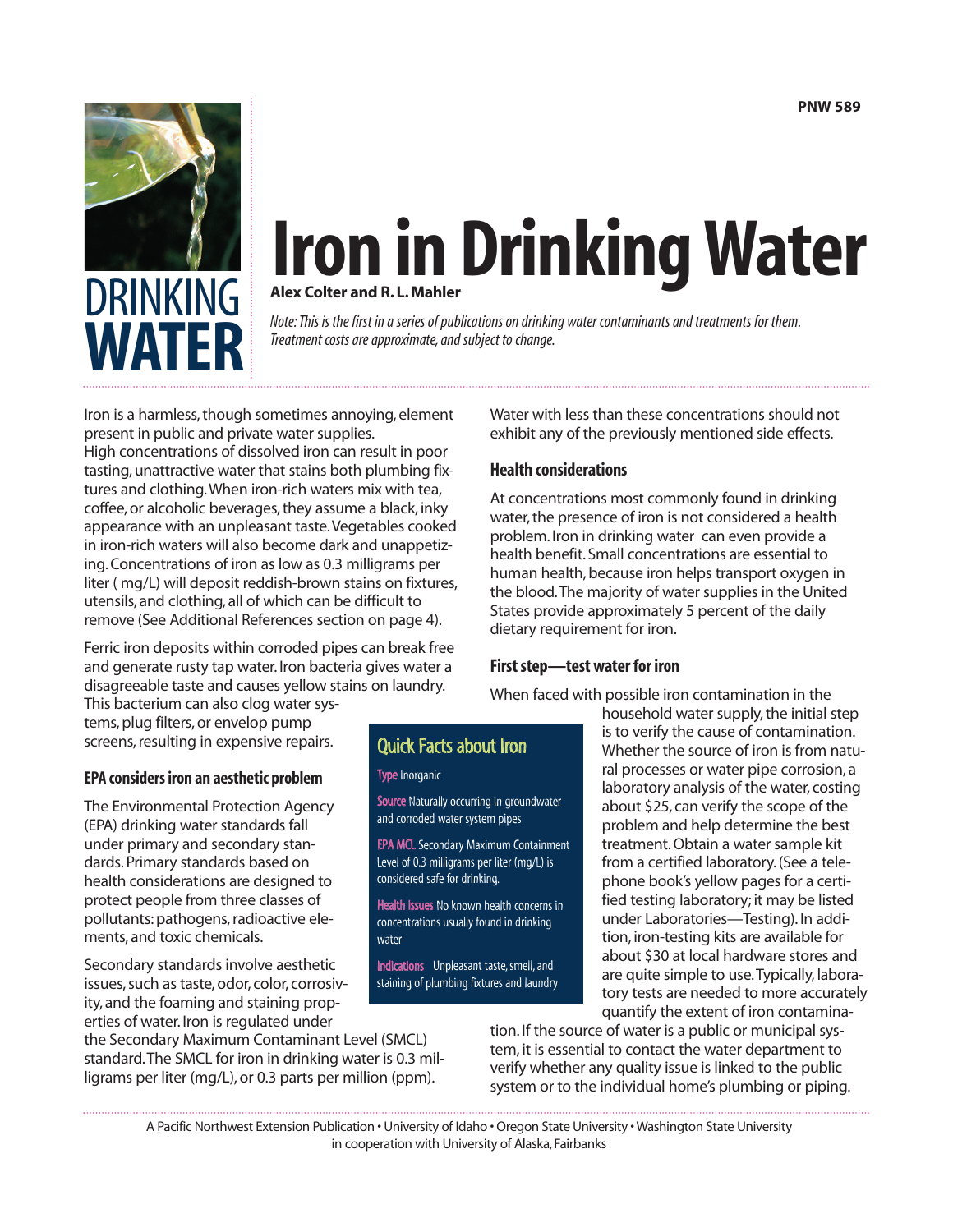#### **Four types of iron in water**

Remediation methods should be customized to the type of iron discovered in the water system.Without knowledge of the form of iron causing the contamination, treatment may be ineffective.

Iron can be present in water in four forms. None are considered a health hazard. Identifying the form of iron present as well as the concentration level is important when deciding on the best treatment.The four forms are:

*Ferrous (clear-water) iron.* This is the most common form and results in the most complaints by water users.When oxygen content is low, as in deep wells or aquifers, iron is dissolved and water remains clear and colorless.Tap water may remain clear, but if allowed to sit for a period of time it will precipitate and rust colored particles will begin to form and settle to the bottom.

*Ferric (red-water) iron.* When exposed to the atmosphere, ferrous iron begins to oxidize and reddish-brown-to-black particles begin to form.This "rusty"sediment is the ferric form of iron. Ferric iron is insoluble in water.

*Iron bacteria* are nonpathogenic and occur in soil, groundwater, and surface waters.They may also thrive on the metal parts of plumbing fixtures or water systems and are most commonly seen when removing the lid from the toilet tank. Iron bacteria usually appear as a gelatinous or slimy substance suspended in water and may be colored brown, red, or white.

*Organic iron* can combine with different naturally occurring organic materials and exist as an organic complex.This form of iron can be found in shallow wells and surface water and is usually yellow or brown.

#### **Seven Treatment Options**

When faced with an iron contamination problem, consider one of these seven water treatment alternatives.With the exception of well reconstruction, all treatment methods discussed here can be installed to filter the entire home or business or, smaller versions can be installed to designated water lines such as the kitchen or shower faucet, or the water and ice dispenser in your refrigerator.

Due to the destructive nature of iron contamination in the kitchen, bathroom, and laundry room, most water quality specialists recommend that an entire home filtration system be used. Filtration systems can be purchased from specialized water filtration stores (see yellow pages), the internet or, off the shelf from larger hardware stores, such as Home Depot or Lowes Hardware.The actual cost of these systems can be extremely variable. Such variables include; the type of iron contamination, choice of process, brand, and how much filtered water is needed

on a daily basis (measured in gallons per minute). Depending on the type and size of the system, filtrations units can range from \$20.00 to \$5,000.00 dollars. A skilled homeowner can install a filtration system, but it may be wisest to enlist the help of a certified plumber or water filtration specialist.

#### **Option 1. Faucet attachments—\$20 to \$100.**

Screw-on faucet type water filters like Brita or Pur are the least expensive treatment options and can remove small quantities of iron from drinking water. But in cases where larger amounts of iron deposits are present, the filters will clog rapidly and the unit will cease to be cost effective.These filtration units cannot prevent iron from reaching other areas in your house.

#### **Option 2. Aeration with filtration—\$200 and up**

This method is effective with iron concentrations that do not exceed 25 mg/L. Aeration mixes oxygen-rich air with untreated water and converts soluble iron to its insoluble form, which is then filtered.This method is not effective on organic iron or iron bacteria, which can clog filters and screens.This method also requires continuous backwashing to remove the accumulated iron. Ozonation is a specialized form of aeration using ozone to convert soluble iron.This process can be very expensive, starting at around \$1000.00. Catalytic Filtration ("BIRM") is a granular filter medium that enhances the reaction between oxygen and iron and then filters the insoluble iron. Catalytic filtration starts at around \$500.00.

#### **Option 3. Ion exchange/water softeners —\$200 and up**

A water-softening system can be efficient in removing low concentrations of dissolved iron of less than 5 mg/L.This is simply a process of exchanging iron particles with sodium or potassium ions. Because water softeners add sodium to the water, it is not a practical water treatment option for those who are concerned with sodium intake. Also, this process is not effective on organic iron.

#### **Option 4. Phosphate treatments—\$300 and up**

The phosphate process is an inexpensive treatment that can be used to treat iron concentrations up to 3 mg/L. Phosphate compounds encircle iron minerals and prevent them from falling out of solution.The dissolved iron will always be present in the water; therefore drinking water will still have a metallic taste. Phosphate compounds also increase the amount of nutrient levels in surface waters.

#### **Option 5. Chemical oxidation with filtration—\$500 and up**

This process effectively treats iron concentrations up to 10 mg/L and involves the use of chemicals such as chlorine, potassium permanganate, or hydrogen perox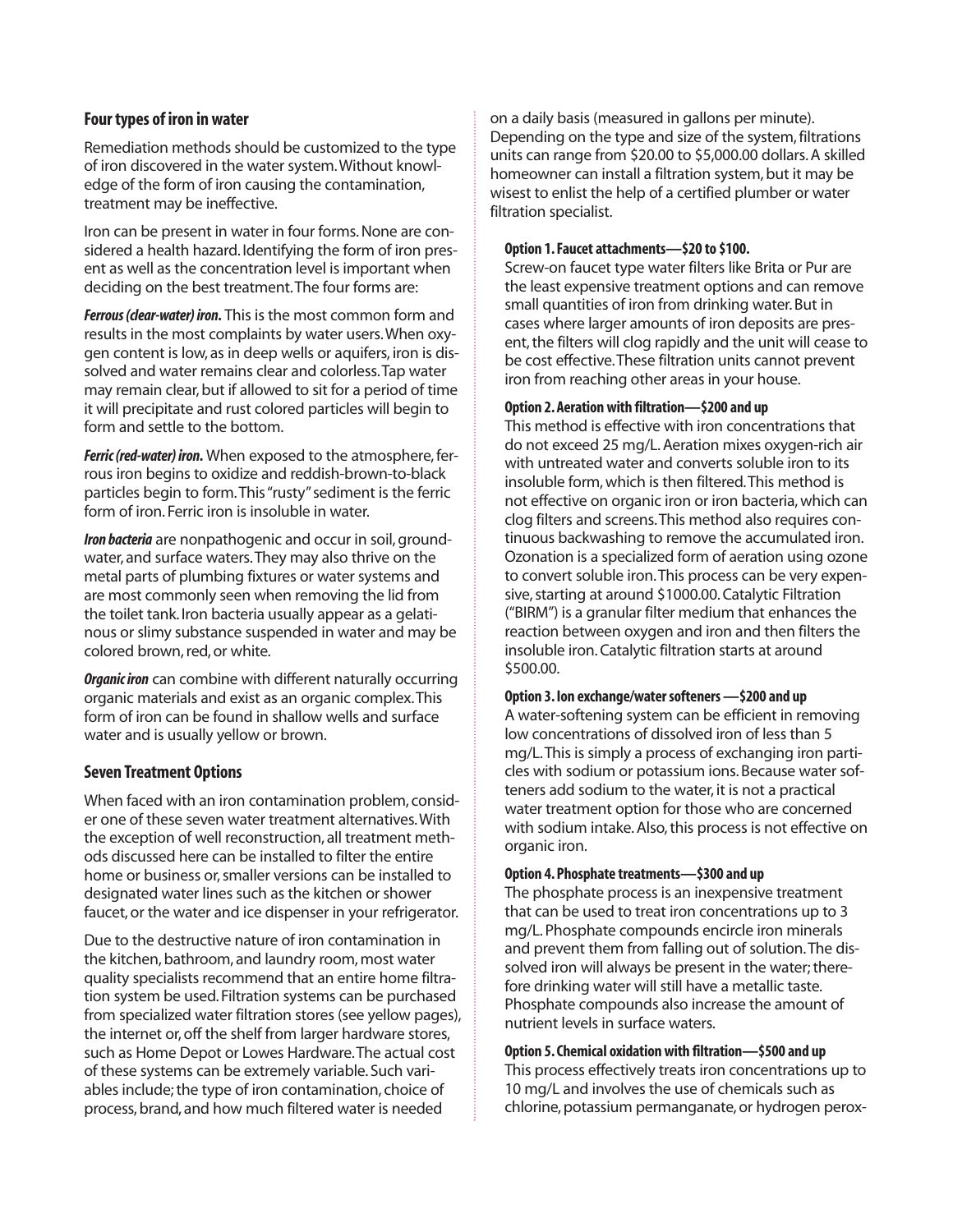ide to oxidize the dissolved iron. Filters are then used to remove the particles from the treated water. Chemical oxidation does require that chemicals are transported, handled, and stored with care.

**Option 6. Oxidizing filters (manganese greensand)—\$500 and up**

This type of treatment system is ideal for lower flowrate systems and is effective in treating dissolved iron at concentrations up to 15 mg/L.These high levels of iron can be treated with an ion exchange sand material such as manganese greensand, which is capable of removing 99 percent of the iron. After the iron is trapped on the greensand it is then washed off. Although chemical regeneration is often needed, this method works well when concentrations are less than 15 mg/L with pH levels greater than 7.5.

#### **Option 7. Well reconstruction—can be thousands of dollars**

One alternative in solving an iron problem may be to construct a new water well, or to extend the well screen deeper into the groundwater.While this may be an expensive alternative costing several thousands of dollars, the long-term cost could be lower than continuous water treatment. Refer to local yellow pages for a licensed and bonded well-drilling specialist.

#### **Background—how iron gets into drinking water**

Rainwater percolating through soil and rock dissolves minerals containing iron and hold them in solution.The water's hardness and acidity influence the amount of iron that will dissolve during the percolation process.These iron-rich waters recharge surface waters and aquifers that inevitably serve as drinking water sources. Although present in most drinking water at some level, iron is hardly ever found at concentrations greater than 10 parts per million. Often, corrosion also can be a source of iron in drinking water. Iron contamination as a result of corroded pipes is a common occurrence in many cities that have very old water systems.

Iron (Fe) is a metallic element that makes up about 5 percent of the Earth's crust.The only elements more plentiful are oxygen at 47 percent, silicon at 28 percent, and aluminum at 8 percent. In its pure form, iron is a dark-gray metal, but it is exclusively found in combination with other elements called ores.The most common iron-containing ores are hematite, magnetite, and taconite.When in the presence of oxygen, iron is a reactive element that oxidizes (rusts) very easily.The red, orange, and yellow colors visible in many soils and rocks all over the world are usually iron-oxides.

**Table 1:** Identify iron-in-water problem before seeking the best solution.

| <b>Problem</b>                                                                                                                   | Cause                                                                                                                        | <b>Treatment Options</b>                                                                                                                       |
|----------------------------------------------------------------------------------------------------------------------------------|------------------------------------------------------------------------------------------------------------------------------|------------------------------------------------------------------------------------------------------------------------------------------------|
| Water is clear when exiting the tap but if allowed to<br>sit, reddish brown particles begin to form and settle to<br>the bottom. | Dissolved ferrous iron                                                                                                       | For iron concentrations of less than 3mg/L, use<br>phosphate compounds. Options 4,7                                                            |
|                                                                                                                                  |                                                                                                                              | For iron concentrations less than 5 mg/L, use water<br>softeners. Option 3,7                                                                   |
| Red, brown, or black stains on laundry and/or<br>plumbing fixtures.                                                              | Can be the result of any of the four different types of<br>iron found in drinking water.                                     | For concentrations up to 10 mg/L, use chemical oxida-<br>tion with potassium permanganate or chlorine fol-<br>lowed by filtration. Options 5,7 |
|                                                                                                                                  |                                                                                                                              | For concentrations less than 15 mg/L, use an oxidizing<br>filter, such as manganese greensand. Options 6,7                                     |
|                                                                                                                                  |                                                                                                                              | For concentrations less than 25 mg/L, use pressure<br>aeration. Options 2,7                                                                    |
| Water contains red, brown, or black particles directly<br>out of the tap.                                                        | Corrosion of plumbing system pipes. Or, ferrous iron<br>that has been exposed to the atmosphere prior to<br>exiting the tap. | Use a neutralizing filter, particle filter, or sand filter<br>and increase the pH. Options 2 to 7                                              |
| Reddish-brown or black sludge in toilet tanks or<br>faucets.                                                                     | Iron bacteria.                                                                                                               | Shock treatment with chlorine, continuous feed of<br>chlorine, followed by filtration. Options 5,7                                             |
| Reddish-brown, black, or yellow color that does not<br>settle out after a period of 24 hours.                                    | Organic iron.                                                                                                                | Chemical oxidation with chlorine followed by<br>filtration. Options 5,7                                                                        |